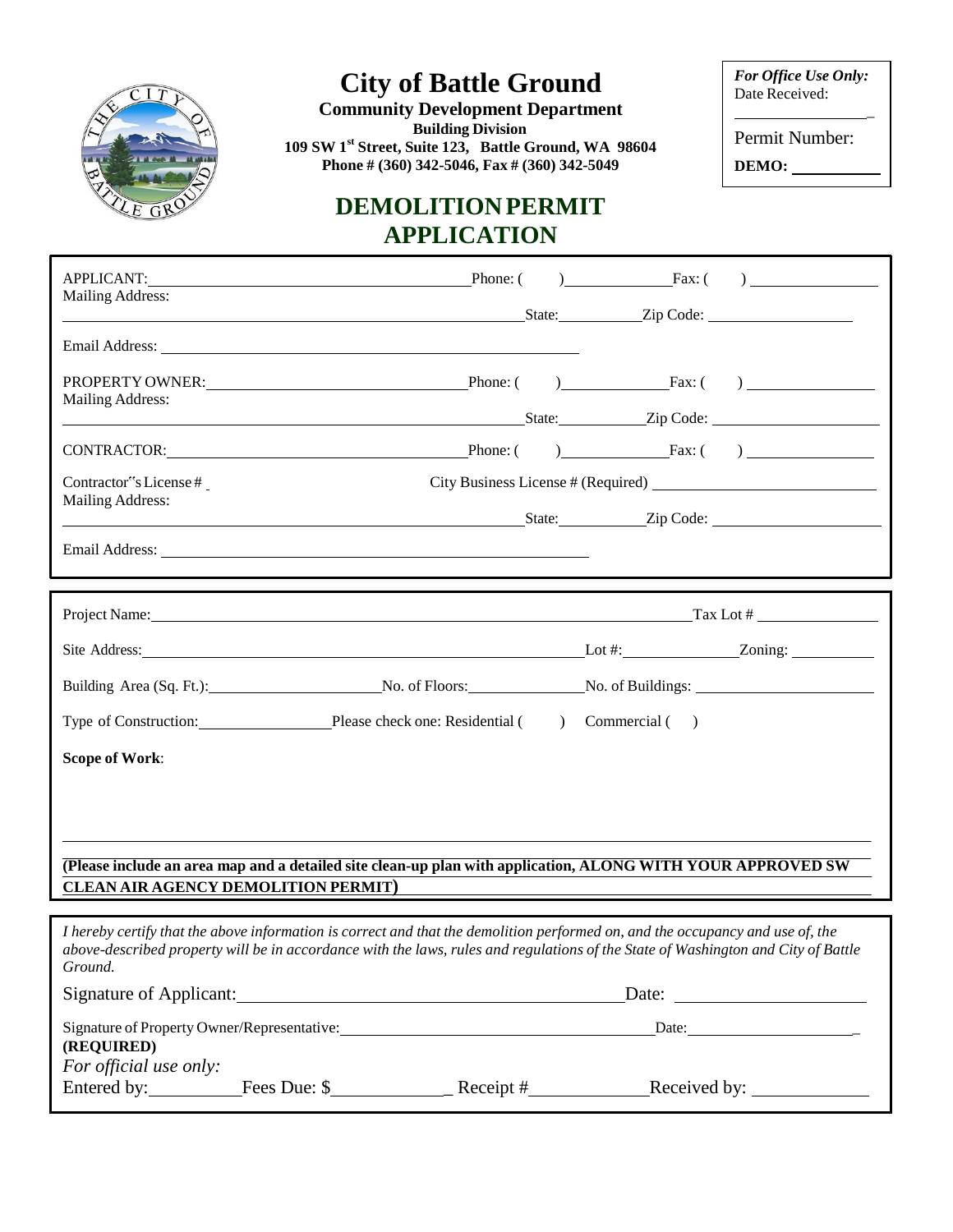

### CITY OF BATTLE GROUND COMMUNITY DEVELOPMENT DEPARTMENT PLANNING DIVISION: (360) 342-5047 / BUILDING DIVISION (360) 342-5046

### OWNER AUTHORIZATION FORM

|                        | (Owner name)                                                                        | am the owner of the $\frac{1}{\sqrt{2\pi}}$ ( <i>Parcel or building</i> )       |
|------------------------|-------------------------------------------------------------------------------------|---------------------------------------------------------------------------------|
| located at             | <u> 1980 - Andrea Station Books, amerikansk politik (d. 1980)</u><br>(Site address) | in Battle Ground, Washington, and as such                                       |
|                        | (Name of applicant)                                                                 | to submit the following (select all that apply):                                |
|                        | Land Use Application                                                                |                                                                                 |
|                        |                                                                                     | Building Permit Applications (including Mechanical and Plumbing, if applicable) |
|                        |                                                                                     |                                                                                 |
|                        |                                                                                     |                                                                                 |
|                        | (Name of project)                                                                   |                                                                                 |
|                        |                                                                                     |                                                                                 |
| <b>Owner Signature</b> |                                                                                     | Date                                                                            |

Print Owner Name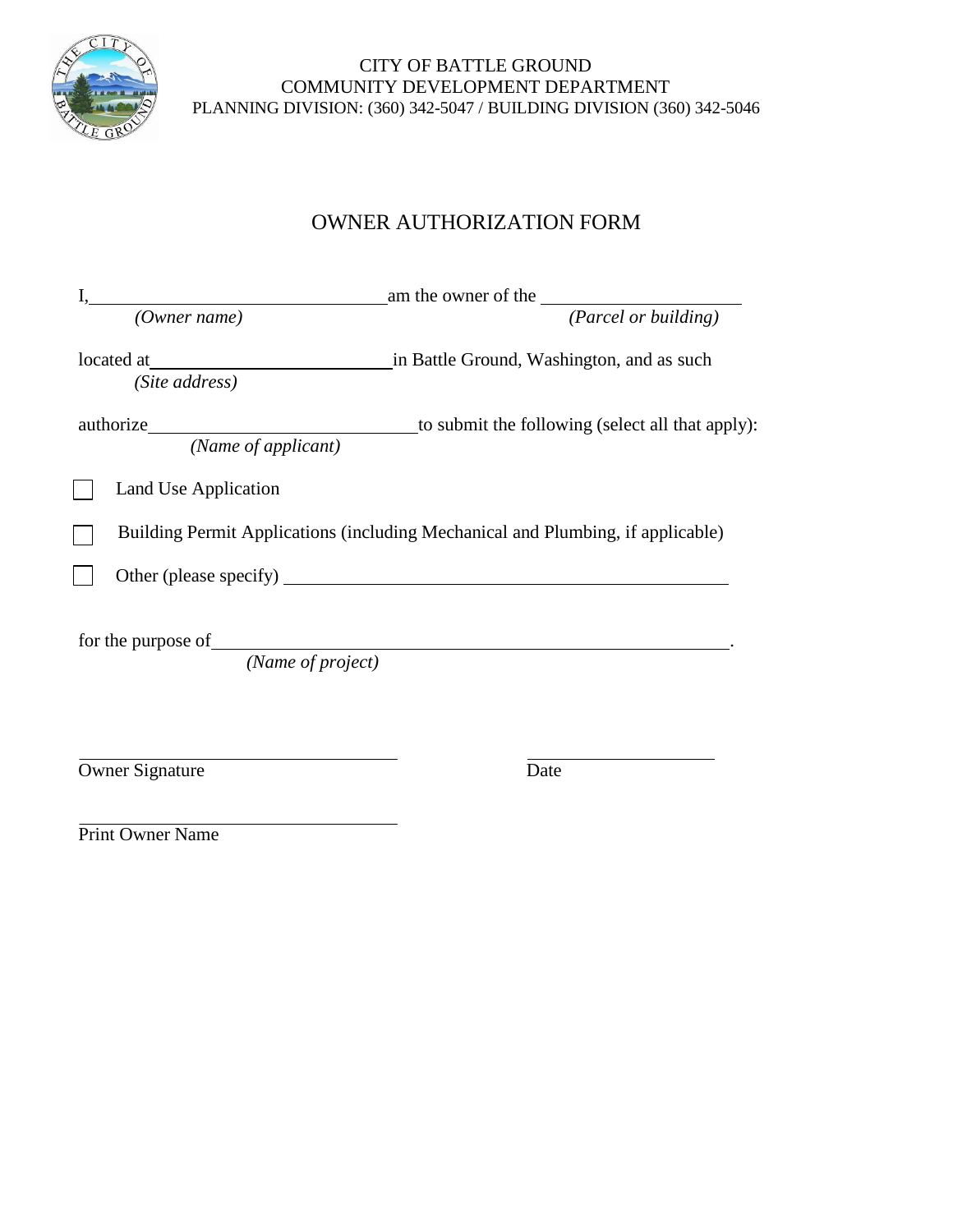

**Battle Ground - Building Division** 

# **Administrative Policy**

| <b>Date:</b>         | 1-14-2015                       |
|----------------------|---------------------------------|
| <b>Policy Title:</b> | <b>Demolition of Structures</b> |
| <b>Code Section:</b> | IBC 105; IRC 105                |
| By:                  | Mark Miller, Building Official  |

**Effective Date: 1-14-2015** 

### **Background:**

The following policy is established for the permit issuance and inspection of the demolition of structures located within the City of Battle Ground.

### **Effected Code Sections:**

International Building Code 105; International Residential Code 105

### **Policy:**

 $\mathbf{1}$ 

- Per IBC and IRC 105, a demolition permit must be obtained prior to commencing demolition of any structure located within the City of Battle Ground.
- If the demolition will occur over a period exceeding one workday, the area where the  $\bullet$ demolition will occur shall be provided with fencing to secure the site against vandalism and intrusion by the public. The temporary fence must be a minimum of 6 feet in height and any openings in the fence shall be able to be secured against access. The fence shall not be removed until the demolition is completed, all debris has been removed from the site, and all excavations have been filled. The fence must be removed prior to the demolition project final inspection.
- At the time the permit is applied for a site plan shall be submitted showing the  $\bullet$ following:
	- 1. The overall property with the area where the actual demolition will occur indicated.